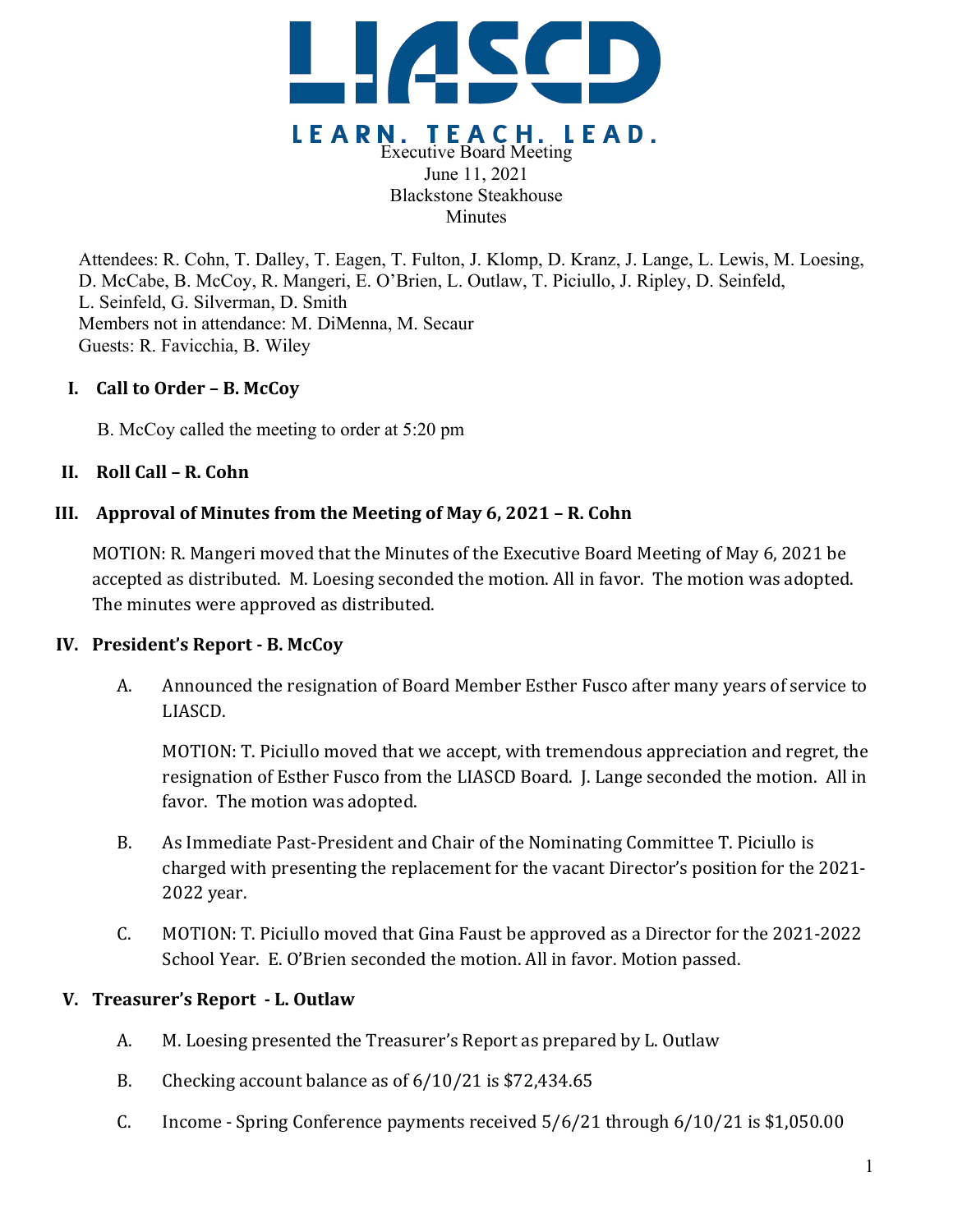- D. Expenditures  $-5/6/21$  through  $6/10/21$  is \$920.99
- E. MOTION: T. Eagen moved that the Treasurer's Report be accepted as distributed. T. Dalley seconded the motion. All in favor. The motion was adopted. The Treasurer's Report was approved as distributed.

# **VI. Fall Conference Update - October 1, 2021 – T. Dalley**

- A. Speakers Jay McTighe and Judy Willis availability has been confirmed
- B. Their book, *Upgrade Your Teaching: Understanding by Design Meets Neuroscience*, purchased and distributed to the Board by D. Kranz
- C. E. O'Brien and T. Dalley met with the Marriott to update the contract
- D. Registration fee
	- $(1)$  same for in-person or to livestream
	- $(2)$  individual pricing only, no group pricing
- E. For Summer Meeting Agenda:
	- (1) paperless only for conference materials discussion
	- $(2)$  vendors letter

## **VII. Committee Reports**

A. Scholarship – J. Lange

For discussion at Summer Meeting

- B.  $60<sup>th</sup>$  Anniversary J. Lange and G. Silverman
	- (1) G. Silverman June 18 deadline for videos 27 received totaling 27 minutes
	- (2) sub-committee meeting July 9

## **VIII. Summer Retreat July 22, 2021 at Danfords Hotel and Marina – E. O'Brien**

- A. Schedule: 12:00-3:00 Lunch Meeting; 4:30-7:00 Dinner Meeting
- B. If staying that night at Danfords, rooms can be booked

## **IX.** Audit Committee - B. McCoy, E. O'Brien

L. Outlaw will set up a meeting in August with CPA and Committee members: B. McCoy, E. O'Brien, L. Outlaw, M. Loesing, J. Lange, R. Cohn

## **X. Calendar– B. McCoy**

A. Summer Retreat 2021 - Danfords July 22, 2021